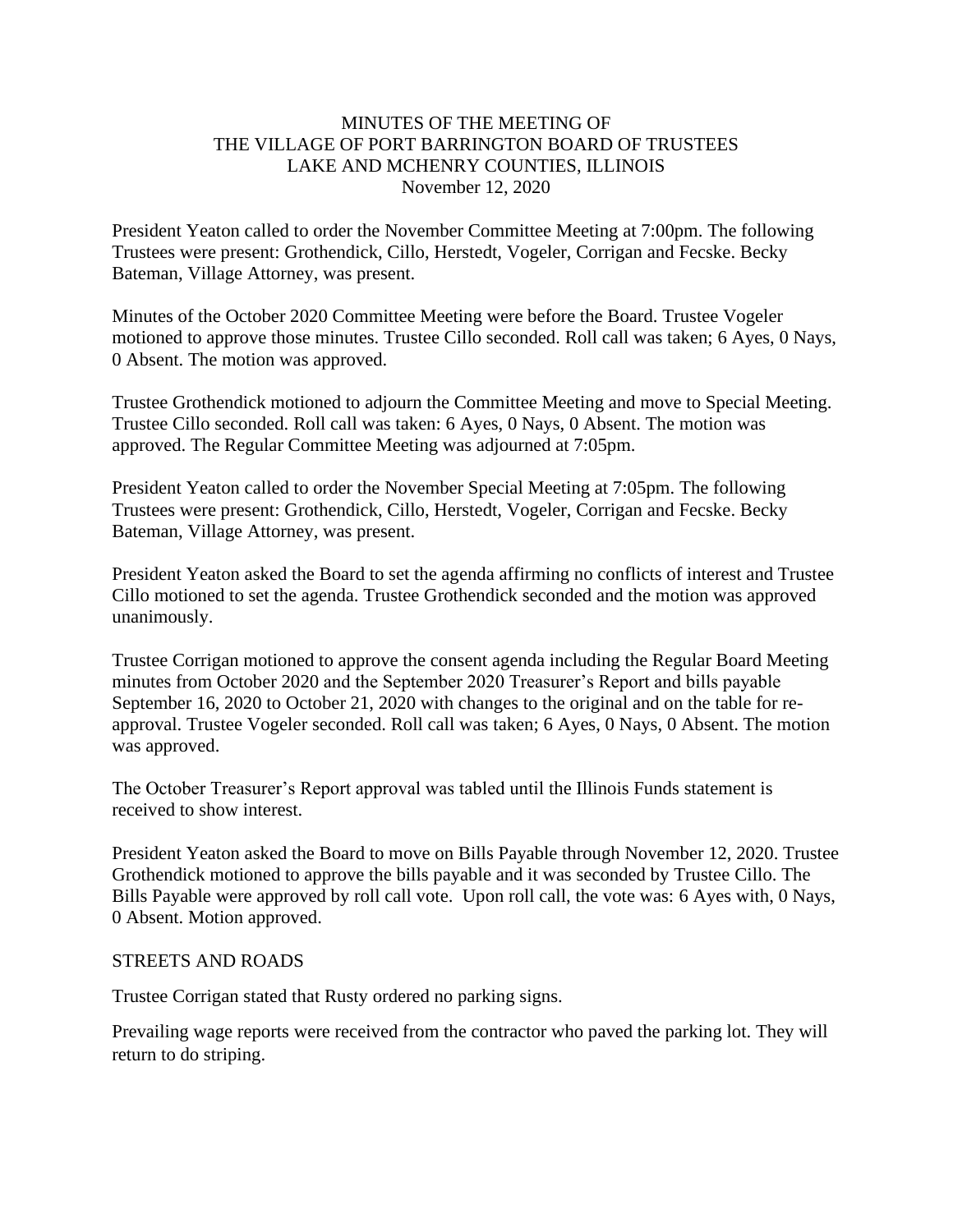ComEd is working to replace lights with smart bulbs Trustee Corrigan confirmed what lights are in the Village. A summary was received to confirm.

Donna Erfort stated that the guard rail accident from two years ago was finally resolved so the Village would get their \$500 deductible back.

# HEALTH AND SAFETY

Trustee Fecske stated there is a stay at home advisory from the Governor and recommendation to limit gatherings to 10 people.

Trustee Grothendick looked into air purifiers that are supposed to kill Covid. The intent is to install at the Village Hall and also the Heron Room. With installation included they are estimated to cost \$2,100.00 each and could be paid for with the grant money received.

The Village can continue to accrue expenses toward Cares Act money.

President Yeaton stated that new restrictions were in place for restaurants and bars and she met with each of the 3 bar owners to go over guidelines.

The Village Hall is closed and will allow entry by appointment only.

Trustee Cillo asked if indoor dining was allowed. President Yeaton responded that 25 people or less could gather.

# POLICE

Trustee Herstedt stated there was no report.

President Yeaton stated that the next adjudication could be postponed.

#### PARKS AND BEACHES

Trustee Cillo stated that reservations for the Heron Room would be cancelled.

There is no Village Volunteer appreciation party planned.

President Yeaton suggested a letter be sent to volunteers offering a 10% discount at Village businesses instead of a party. The Village would reimburse businesses for that 10%. There was discussion to cap the 10% as Roger's automotive bills could be higher than the Board might expect.

#### FORESTRY

Trustee Corrigan stated that Rusty bought and planted another parkway tree.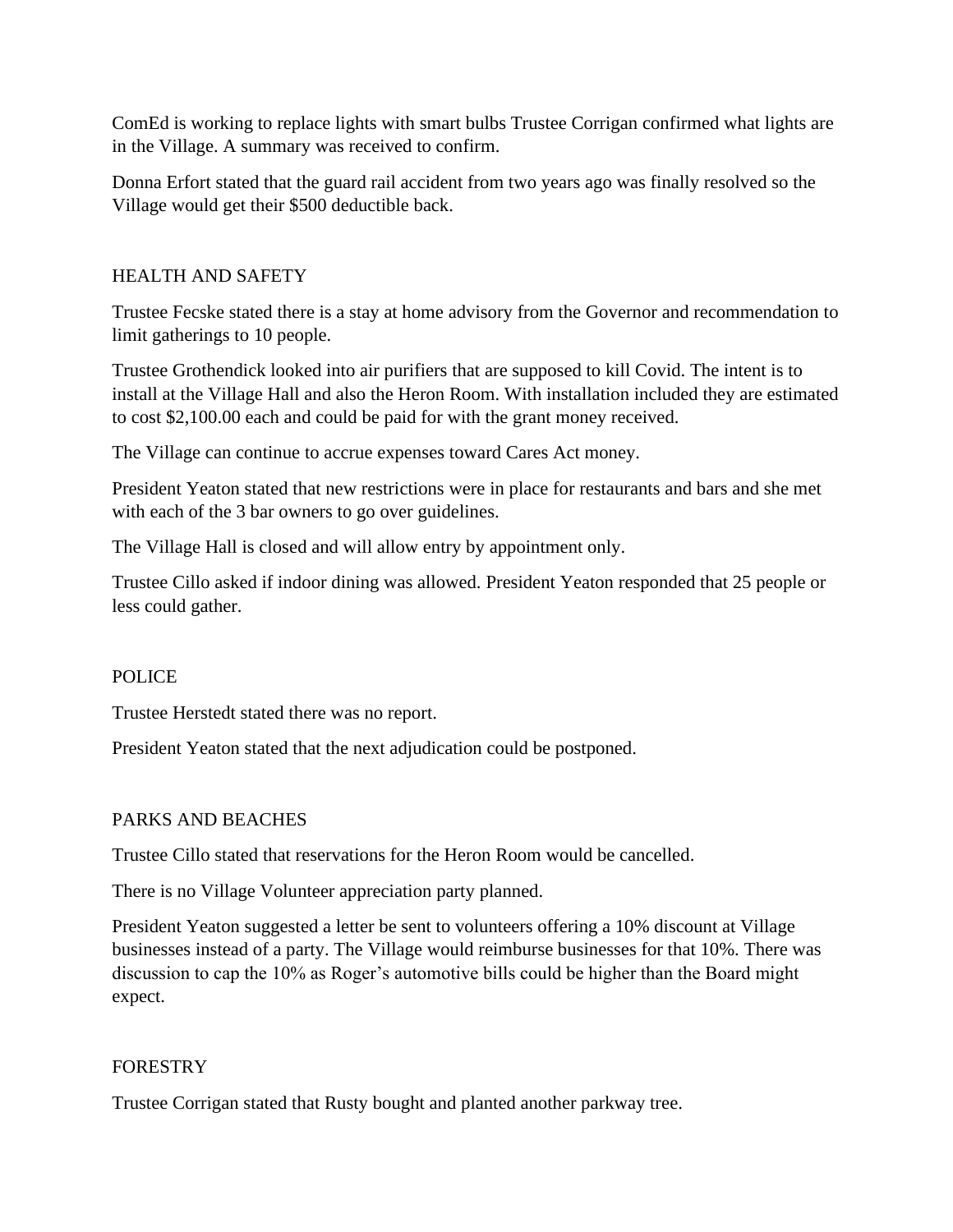# BEE CITY

Donna Erfort stated that the Tallgrass proposal had to be scaled back as it didn't leave any funds for signage.

### FINANCE

Trustee Grothendick stated that quarterly budget meetings must be scheduled with Trustees Herstedt, Vogeler and Fecske.

There is a proposal from ISBS for a copier contract for a Savin color copier at \$159.62/mo. Trustee Grothendick motioned to approve. Trustee Vogeler questioned the cost per copy. The number of copies included in the contract were not specified. This information must be included.

The Rebuild Illinois account was opened and there is \$33,000.00 in it.

The annual Tax Levy Ordinance was before the Board as Ordinance 2020-11-01. Trustee Grothendick motioned to approve. Trustee Vogeler seconded. Roll call was taken: 6 Ayes, 0 Nays, 0 Absent. The motion was approved.

# BUILDING AND ZONING

Trustee Vogeler asked Becky Bateman about the Cheeseman donation. She responded that the quit claim deed has not been received. Once recorded the Village can move forward. A house on Eastwood brought in fill. Frank DeSort will look into it.

President Yeaton spoke to Frank DeSort and Chris Gheysen about the Riverwalk rill project. There has been no contact with Chris to give him an opportunity to verify work. The contractor should call. It is a stormwater project so Manhard should oversee.

#### VILLAGE ATTORNEY

Lake County updated the Watershed Development Ordinance. The Village must adopt the new version. Donna Erfort stated that Chris Gheysen is Stormwater Enforcement Officer and asked why he isn't bringing this to the Board. The Board agreed to have the Batemans create the ordinance.

The draft employee manual was created. President Yeaton stated it would be discussed later in the meeting.

# ADMINISTRATION

The annual Treasurer's report was published 10/30/20.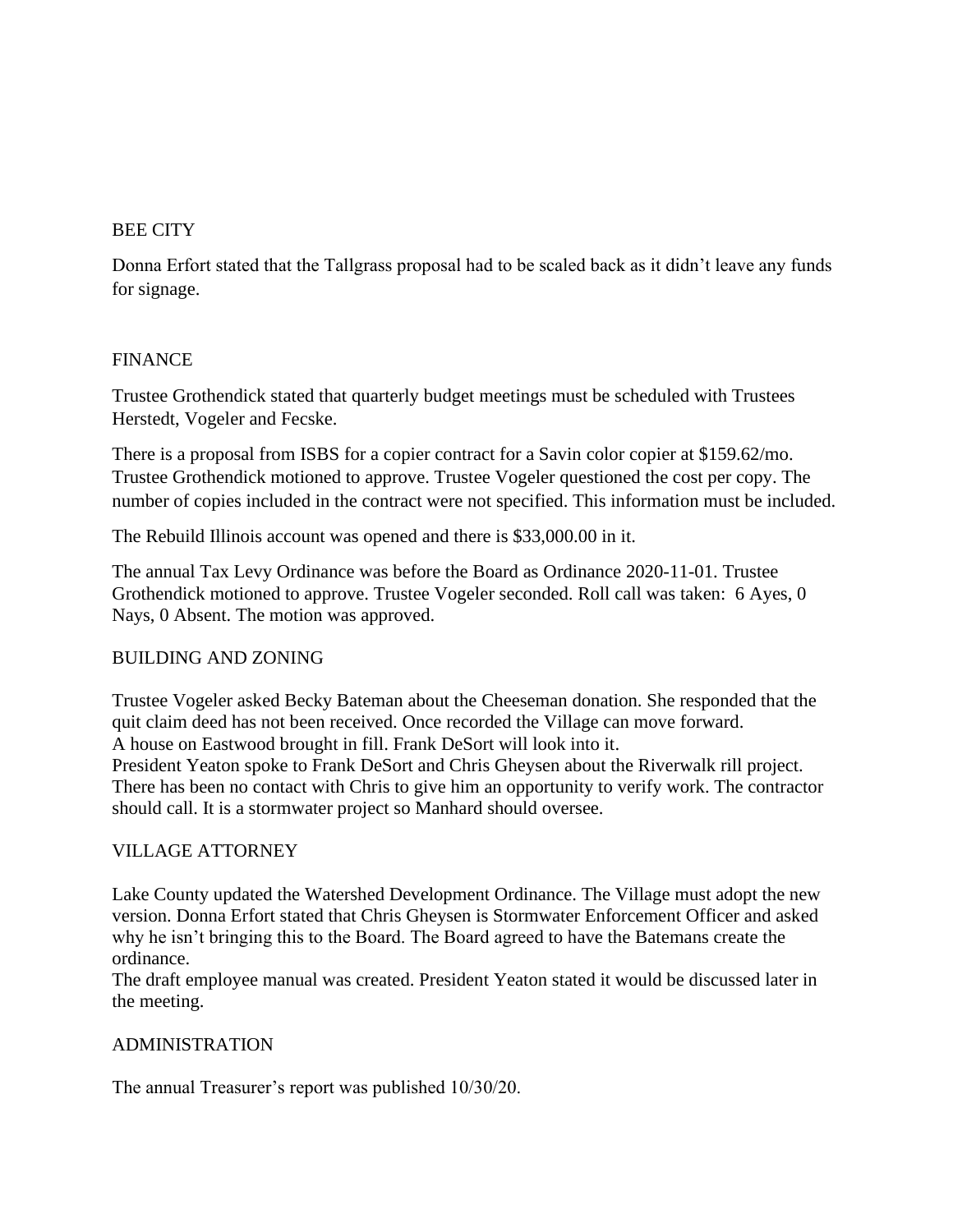Donna Erfort stated that renewal of the Deputy Registrar was required and a letter from the Village President was necessary.

There were 19 volunteers last weekend for Adopt-a-Highway.

IMLRMA stated no need to view building improvements for insurance rates.

Election packets are available and must be returned by 12/14/20 at 8am.

# PUBLIC WORKS

President Yeaton asked about bulk salt purchase. Rusty responded that a deposit was made to guarantee.

Trustee Vogeler stated that the Center Street and North Circle project looks good.

# PLANNING COMMISSION

Mike Weiner stated that they did hold a meeting this week.

A prospective member was interviewed and approved for their Board.

The golf cart recommendations were sent to the Board. Mike Weiner asked if the Board had a decision. President Yeaton responded that it is not feasible for our community.

A resident wants to move his shed nearer to the street, but that would put it in the flood plain at 427 Riverside.

### PBWW

Jody Thelin signed up for FEMA resident property mitigation webinar on 11/20/20.

Trustee Herstedt left the meeting at 9:22pm.

# OLD/NEW

The proposed Employee Handbook was the subject for review. Donna Erfort commented that vacation and benefits were not included. Becky Bateman responded that they had not received information from the Village on what should be allotted. Additional holidays are listed that are not already PTO. Becky stated that the Board agreed to add any National holiday. There was discussion of whether PTO could roll over to the next year. There was discussion of FMLA and whether it could run concurrent with paid leave. There was discussion of the need for drug testing if the Village wants to apply for grants where a drug policy is required. There was a lengthy discussion of scenarios where a backup person could be available for snow plowing as needed. The subject of a 2-person verification requirement prior to sending someone for drug testing was discussed.

Trustee Grothendick called attention to page 16 regarding "Employee Reviews" for Trustees budget performance. Trustee Vogeler stated that Trustees are elected officials and should not be subject to an employee manual. There is language about fines and public censure and possible removal from office for violations of ethics code. Becky Bateman responded that ethics violations already exist in the Village code. She stated that different laws define elected officials as employees. Trustee Vogeler stated he wants the title of Official stricken from the employee manual. Becky Bateman stated it has to be in there regarding sexual harassment. President Yeaton polled the Board on this subject. Trustees Vogeler, Grothendick, Corrigan and Cillo